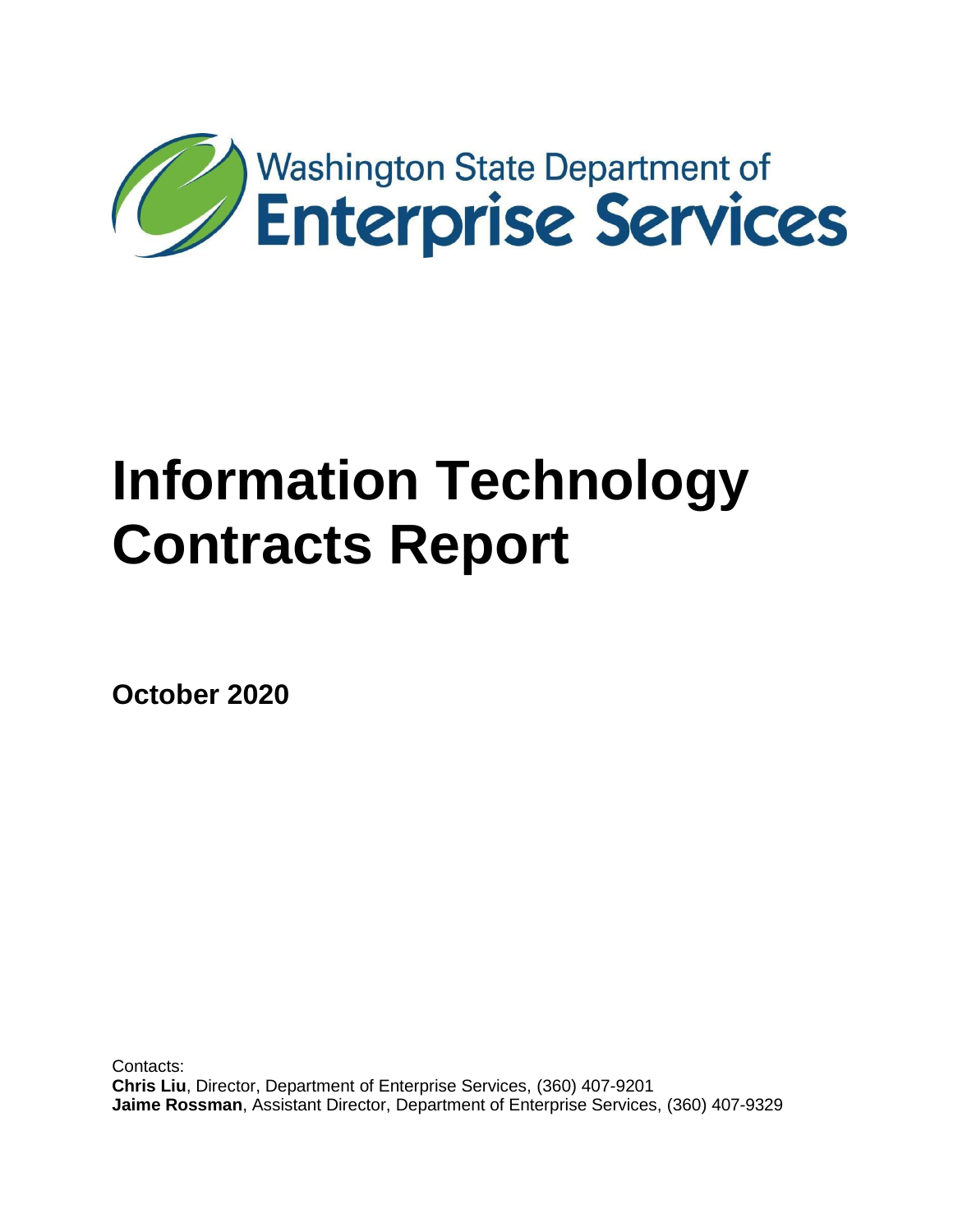To accommodate persons with disabilities, this document is available in alternate formats by calling the Department of Enterprise Services (DES) at (360) 407-8059. TTY/TDD users should contact DES via the Washington Relay Service at 711 or 1-800-833-6384.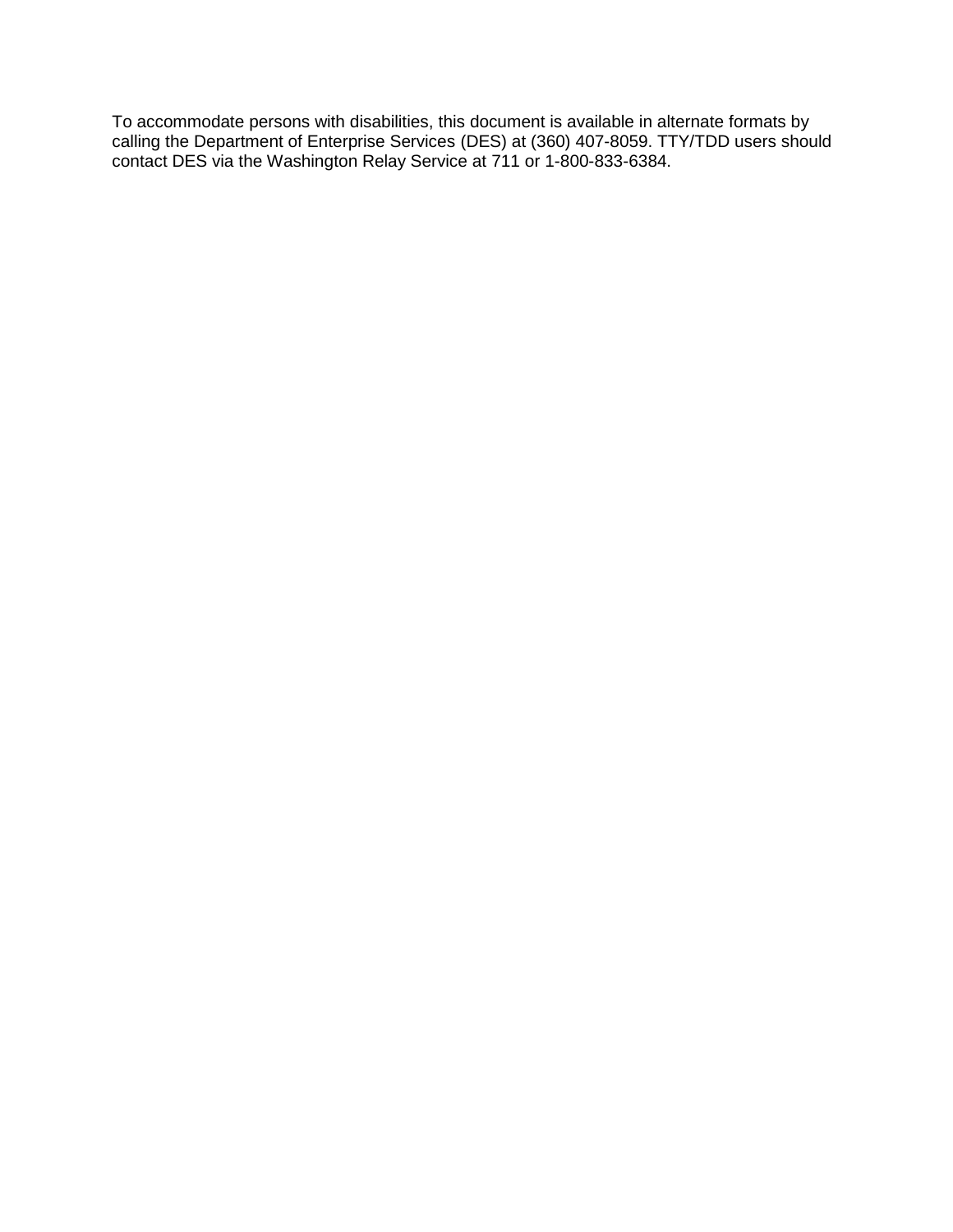# **BACKGROUND**

The IT Contracts Report is required by a proviso in Chapter 357, Laws of 2020, section 147(9) [Engrossed Substitute Senate Bill 6168] of the [2019-21 Operating Budget –](http://lawfilesext.leg.wa.gov/biennium/2019-20/Pdf/Bills/Session%20Laws/Senate/6168-S.SL.pdf?=f9933?q=20200525124048) Supplemental. The proviso requires the Department of Enterprise Services (DES) to receive, compile, and submit a list of IT contracts for all state agencies and institutions of higher education to the legislative fiscal committees by October 31<sup>st</sup> of each year.

This is the second year DES is required to submit this report. In April 2020, DES held an IT Contracts Reporting debrief which was attended by approximately 200 people from agencies and institutions of higher education. This debrief allowed agencies to ask questions and DES the opportunity to clarify expectations. It was communicated to agencies that for their reports to be accepted, the following criteria must be met:

- Fill out ALL required fields. Do not leave any blanks in the required fields.
- Fill in the amount columns for every year the contract is active. DES will be checking to see if the amount columns are filled in for the contract start and end dates entered in the report.
- Only numerical figures in the amount columns. Any notes should be entered into the new contract amount explanation field.
- The tower fields must be entered as percentages and the total percentage column must equal 100%.

This report provides a narrative and analysis of the state's overall IT Contracts portfolio.

# **TOOLS**

DES revised the IT Contracts reporting template this year. The updated version created two explanation columns where agencies were asked to input explanations around contract end dates as well as an explanation column to detail why there may be missing Fiscal Year amounts during active contract years.

Enhancements were made to the Enterprise Contract Management System, used by approximately 24 state agencies, to better support agencies with meeting this reporting requirement.

DES also maintained and updated the FAQ document and training documents for agencies to reference as they were compiling their reports. Additionally, DES supplied agencies with a list of IT Master Contracts along with the vendor reported spend so they could more easily and accurately report their use of master contracts. All documents referenced may be found on the [IT](https://des.wa.gov/services/contracting-purchasing/policies-training/agency-contract-reporting/it-contracts-reporting)  [Contracts Reporting Webpage.](https://des.wa.gov/services/contracting-purchasing/policies-training/agency-contract-reporting/it-contracts-reporting)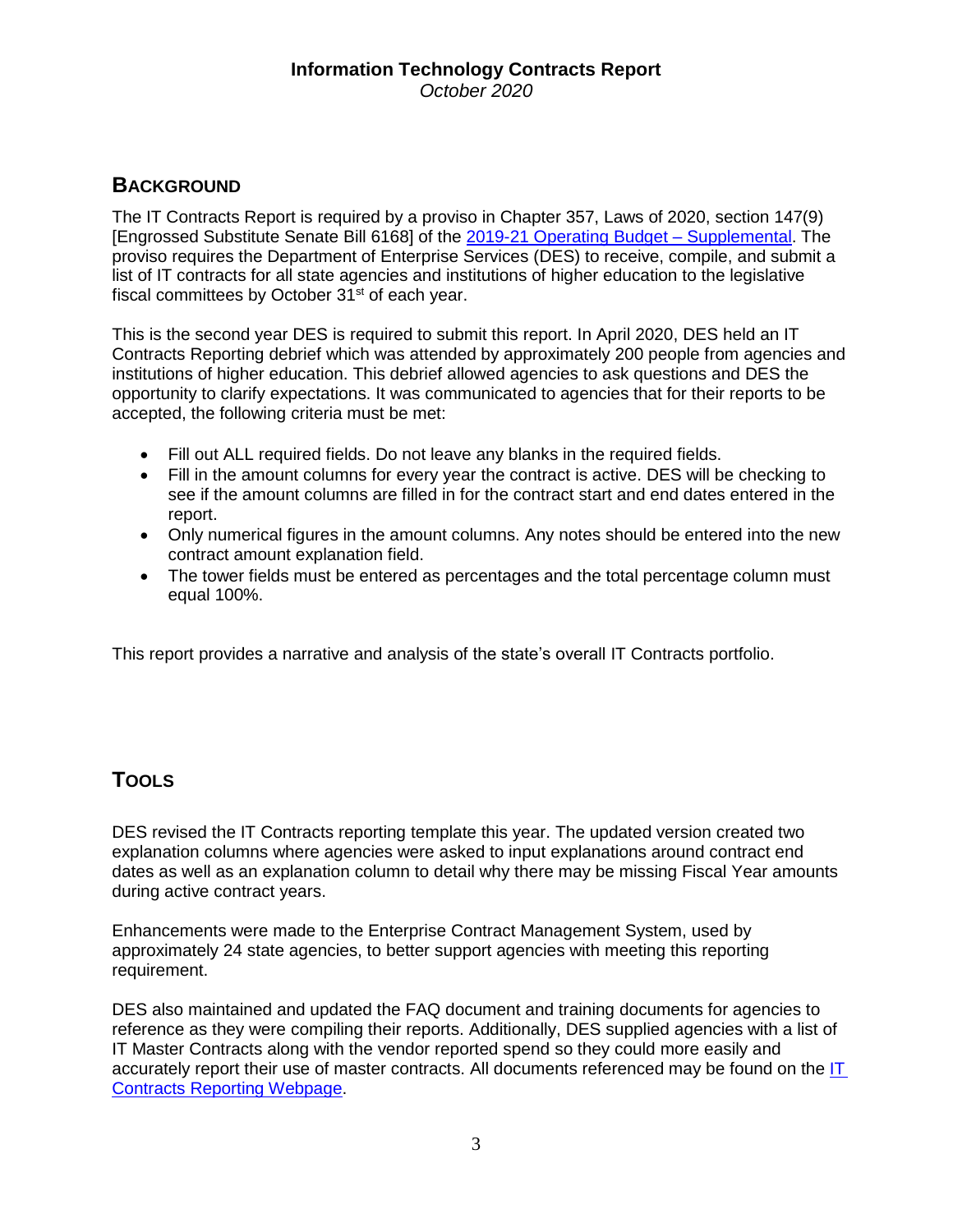# **CHALLENGES**

There were three (3) main challenges agencies faced when meeting this request:

- 1. The deadline for agencies to submit their reports to DES was September 1, 2020, to allow DES the opportunity to provide a more thorough report and analysis to the legislative fiscal committees. However, only 34% of agencies successfully met the deadline.
- 2. Agencies do not use the same systems so Contractor/Vendor names submitted in agency reports were often slightly different as compared to other agency reports. DES scrubbed Contractor names to analyze the data and needed to make assumptions in some situations (i.e. Ednetics – Fiber Testing, Ednetics Hardware, Ednetics, Ednetics (Cisco SmartNet) = Ednetics).
- 3. Agency submissions were not always able to meet the requirements due to systems not holding historical data.

# **DATA INTEGRITY**

DES required agencies to submit their reports six (6) weeks earlier than the prior year so we could review agency submissions not only for completeness but also for accuracy. DES does not have access to agency contract databases so an audit of the report submissions is not possible, but there was increased rigor around acceptance of agency reports. For the 2019 report, if required columns in reports were blank, such as missing contract numbers and/or missing total contract amount, DES rejected the agency submission and required resubmission. However, this year, DES reviewed each contract, the contract start and end dates, and also required complete information around the Fiscal Year Amount columns. If an agency did not provide amounts or an explanation for missing Fiscal Year Amount columns during the active dates of a contract, the report was rejected and DES required resubmission. In a presentation to agency leads, DES clarified expectations by communicating:

Ensure your report is accepted by:

- Filling out ALL of the required fields. Do not leave any blanks in the required fields.
- Fill in the amount columns for every year the contract is active. DES will be checking to see if the amount columns are filled in for the contract start and end dates entered in the report.
- Only enter numerical figures in the amount columns.

# **AGENCY RESPONSIVENESS**

DES requested agencies submit their IT Contracts Reports by September 1, 2020, which was approximately six (6) weeks ahead of last year's deadline of October 15<sup>th</sup>. Agencies received direction in April that reports would be due September 1 this year and even so, as of September 1<sup>st</sup> only 34 percent of agencies had successfully met the requirement. At the time of the initial submission of this report and analysis, 86 percent of agencies are included. Below is a list of agencies not included in the report. Agencies who submitted a report but were either missing information or were asked to provide additional information/clarification before report acceptance,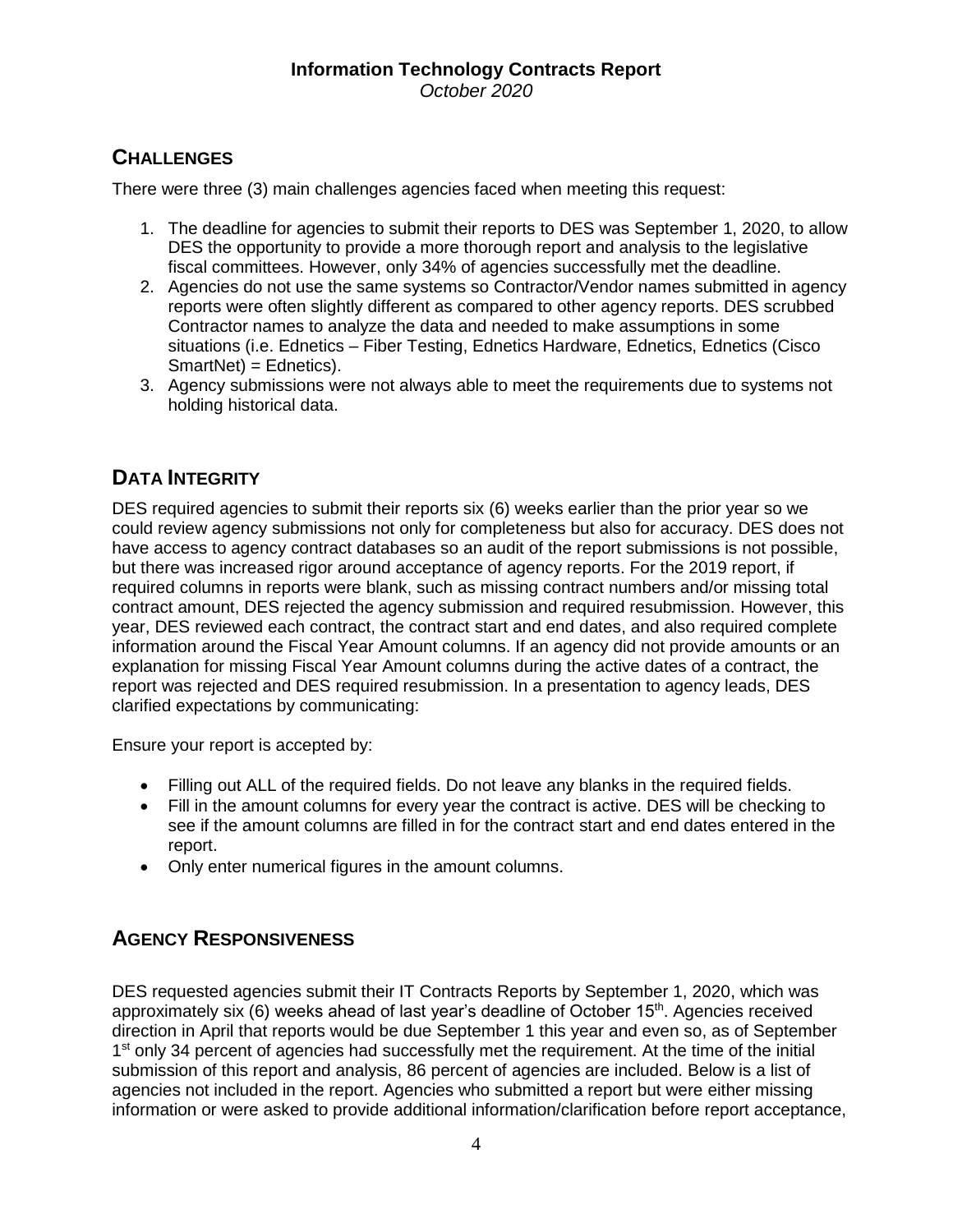*October 2020*

are designated with an asterisk (\*). Agencies whose report has been submitted, accepted, but were received after the analysis was completed for this report are designated with a double asterisk (\*\*). An updated report incorporating data received after October 12<sup>th</sup> will be provided on December 31, 2020.

Agencies not included in the report:

Bates Technical College (BATES) \* Beef Commission (BEEF) Bellevue College (BC) \* Children, Youth, and Families, Department of (DCYF) \*\* Dairy Products Commission (DAIRY) Hardwoods Commission (HRWD) Health, Department of (DOH) Housing Finance Commission, Washington State (HFC) \* Lake Washington Institute of Technology (LWIT) \* Olympic College (OLC) \* Pierce College (PIE) \* Renton Technical College (RTC) \* Salaries for Elected Officials, Washington Citizens' Commission on (COS) Seattle Community College – District 6 (SCCD-6) \* Skagit Valley College (SVC) The Evergreen State College (TESC) Transportation Improvement Board (TIB) \* Walla Walla Community College (WLC) \* Washington Higher Education Facilities Authority (WHEFA) Wenatchee Valley College (WVC)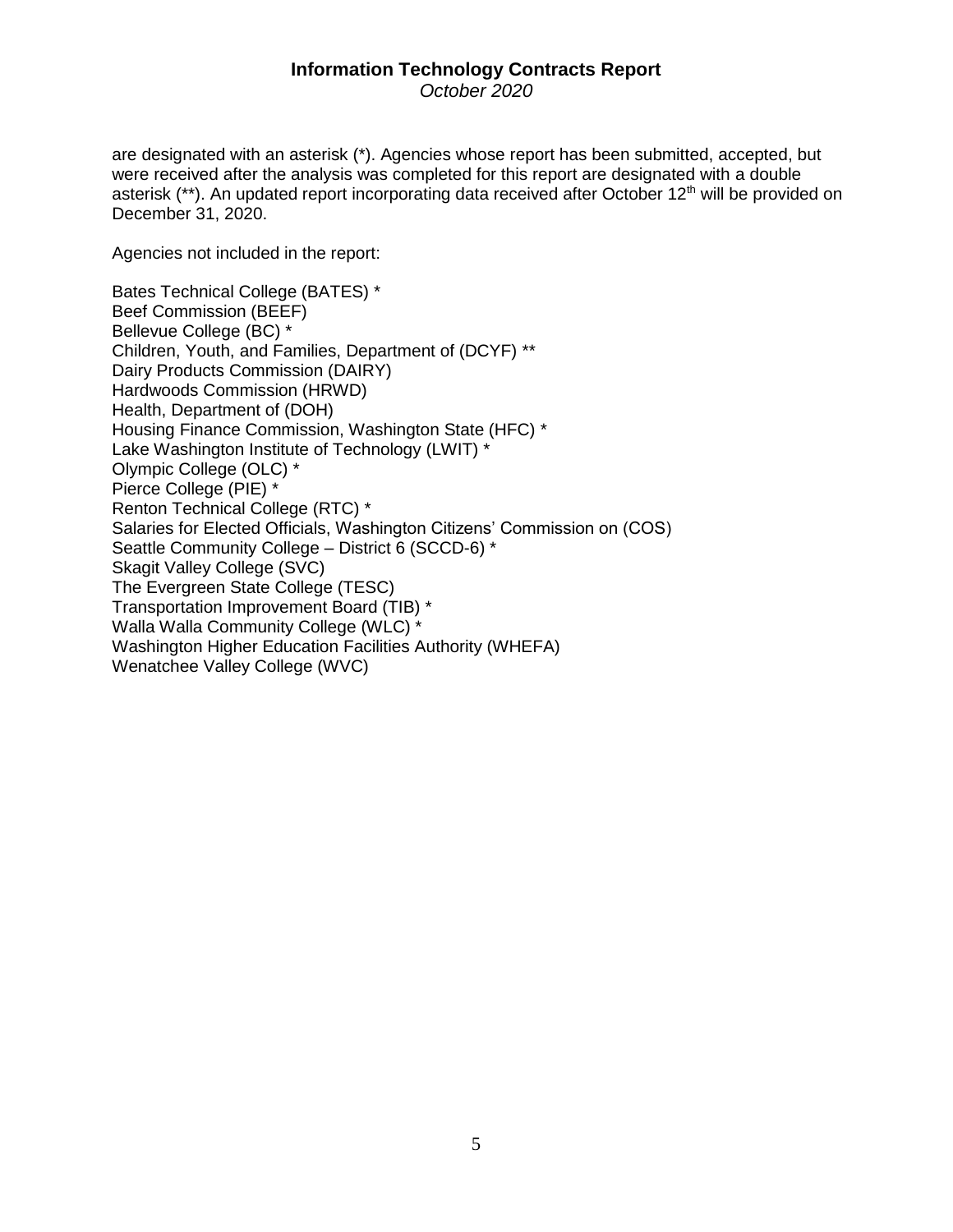# **IT CONTRACTS PORTFOLIO SUMMARY**

## **DATA FROM 2020 AGENCY IT CONTRACTS REPORT**

The Total Contract Amounts reported by agencies and institutions of higher education in the 2020 IT Contracts Report is \$4.4 billion. This is over the life of each contract reported. Below are a series of tables that display the 10 vendors when the data is sorted by key fields. The data included in the following summary tables exclude the agencies listed above, which have not yet turned in completed reports.

#### **Top 10 Vendors with the Most Total Contract Amounts and Number of Agency Users**

This table shows that the largest spend was for FYI Properties, which is the owner o1500 Jefferson which houses the state data center and the top 10 vendors range from a total spend of a half a billion to \$98 million across all state agencies and institutions of higher education.

| <b>Vendor</b>                         | <b>All FY Spend</b> | # of Contracts | # of Agencies |
|---------------------------------------|---------------------|----------------|---------------|
| <b>FYI Properties</b>                 | \$531,727,229       | 2              |               |
| <b>IBM</b>                            | \$422,849,422       | 46             | 12            |
| Microsoft                             | \$404,951,592       | 165            | 47            |
| CDW Government, Inc.                  | \$227,245,910       | 129            | 37            |
| <b>Fast Enterprises LLC</b>           | \$209,759,482       | 5              | 3             |
| <b>SHI</b>                            | \$176,040,665       | 342            | 60            |
| Dell                                  | \$173,190,956       | 130            | 42            |
| <b>Client Network Services</b>        | \$103,586,409       |                |               |
| <b>Electronic Transaction Consult</b> | \$102,355,421       | 9              |               |
| Deloitte Consulting, LLP              | \$94,038,302        | 9              | 5             |

#### **Top 10 vendors with the Most Contracts for All Fiscal Years**

This table shows that SHI had the most contracts across all state agencies and institutions of higher education, with a total of 342 contracts with the 10<sup>th</sup> highest vendor, ESRI, Inc. having 74 contracts.

| <b>Vendor</b>                  | <b>All FY Spend</b> | # of Contracts |
|--------------------------------|---------------------|----------------|
| <b>SHI</b>                     | \$176,040,665       | 342            |
| Hewlett-Packard                | \$45,719,149        | 247            |
| Verizon Wireless Services LLC. | \$50,026,070        | 201            |
| Microsoft                      | \$404,951,592       | 165            |
| Dell                           | \$173,190,956       | 130            |
| AT&T                           | \$25,853,276        | 129            |
| CDW Government, Inc.           | \$227,245,910       | 129            |
| Ricoh USA, Inc.                | \$49,150,071        | 121            |
| Cisco Systems, Inc.            | \$21,793,186        | 116            |
| ESRI, Inc.                     | \$18,150,906        | 74             |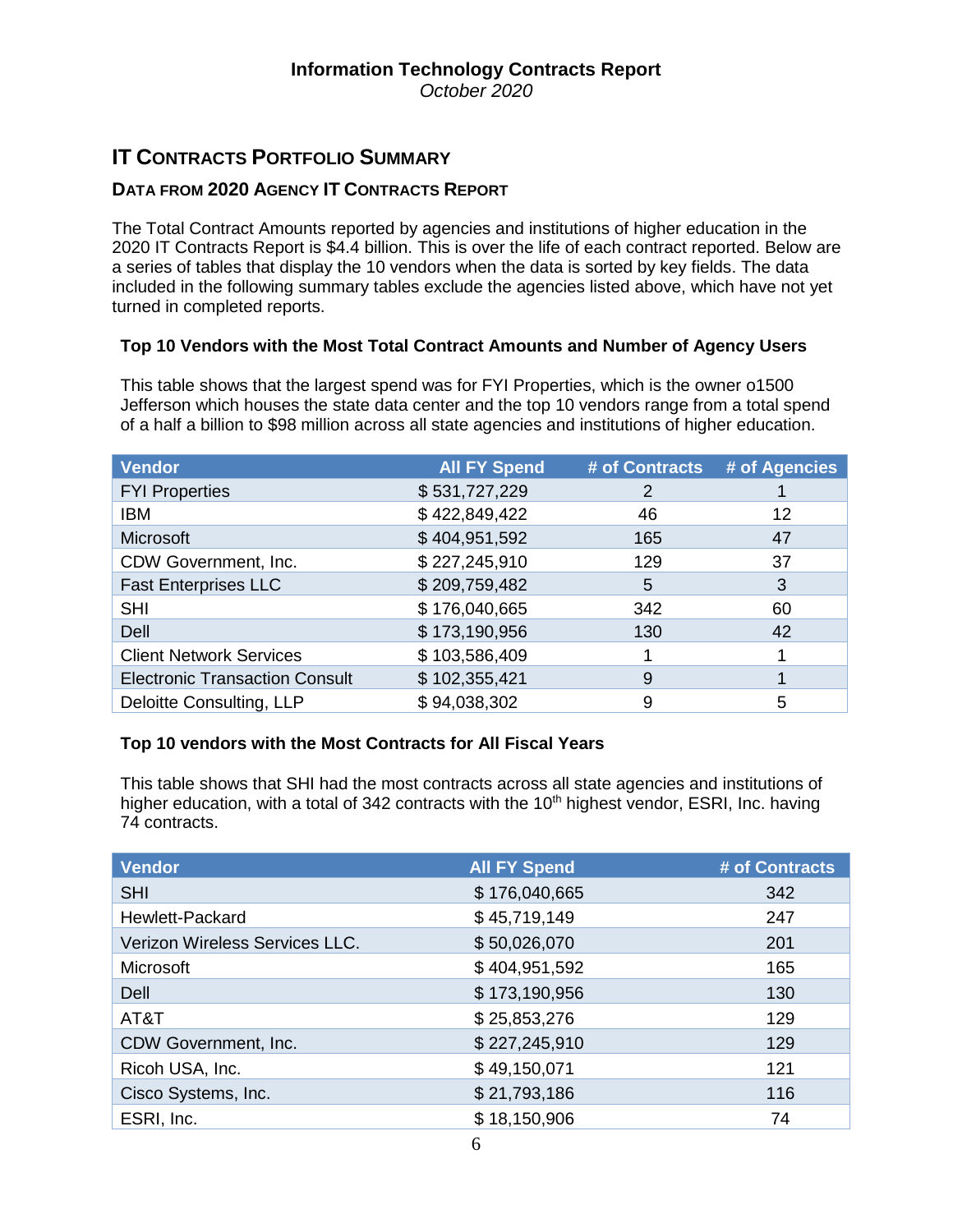Agencies reported \$682 million in IT Contracts spend in FY20, \$563 million for FY19 and \$398 million projected for FY21. The following tables display the top 10 IT Vendors spend reported for FY20.

#### **Top 10 IT Vendors by FY2020 Combined Spend for Master Contracts and Non Master Contracts**

SHI was reported to be the highest paid vendor in FY20, receiving approximately \$77 million from state agencies and institutions of higher education and the top 10 range ends with Microsoft having received approximately \$16 million. SHI purchases were largely categorized in the Application and End User IT towers.

|                                       | <b>FY 20 IT Contract</b> |
|---------------------------------------|--------------------------|
| <b>Vendor</b>                         | <b>Report Spend</b>      |
| <b>SHI</b>                            | \$76,656,080             |
| CDW Government, Inc.                  | \$57,209,112             |
| Dell                                  | \$40,620,946             |
| <b>IBM</b>                            | \$36,484,836             |
| <b>Client Network Services</b>        | \$34,591,505             |
| Deloitte Consulting, LLP              | \$28,527,746             |
| <b>Electronic Transaction Consult</b> | \$23,567,165             |
| <b>FYI Properties</b>                 | \$23,086,165             |
| <b>Fast Enterprises LLC</b>           | \$16,656,755             |
| Microsoft                             | \$16,214,585             |

## **Top 10 IT Vendors by FY2020 Spend for Master Contracts Only**

This table shows of all IT Contracts reported by state agencies and institutions of higher education, which purchases were through a state Master Contract. You will see that using the table above as comparison, most of the highest paid vendors in FY20 were done so through the State Master Contracts. For example, of the approximately \$77 million spent with SHI, \$76 million of that spend was through State Master Contracts.

|                                | <b>FY 20 IT Contract</b> |
|--------------------------------|--------------------------|
| <b>Vendor</b>                  | <b>Report Spend</b>      |
| <b>SHI</b>                     | \$75,853,156             |
| CDW Government, Inc.           | \$29,708,025             |
| <b>Dell</b>                    | \$29,620,412             |
| Microsoft                      | \$14,048,670             |
| Verizon Wireless Services LLC. | \$7,175,577              |
| Cisco Systems, Inc.            | \$6,254,371              |
| AT&T                           | \$4,427,460              |
| Hewlett-Packard                | \$4,140,216              |
| <b>IBM</b>                     | \$4,131,679              |
| En Pointe Technologies         | \$4,023,294              |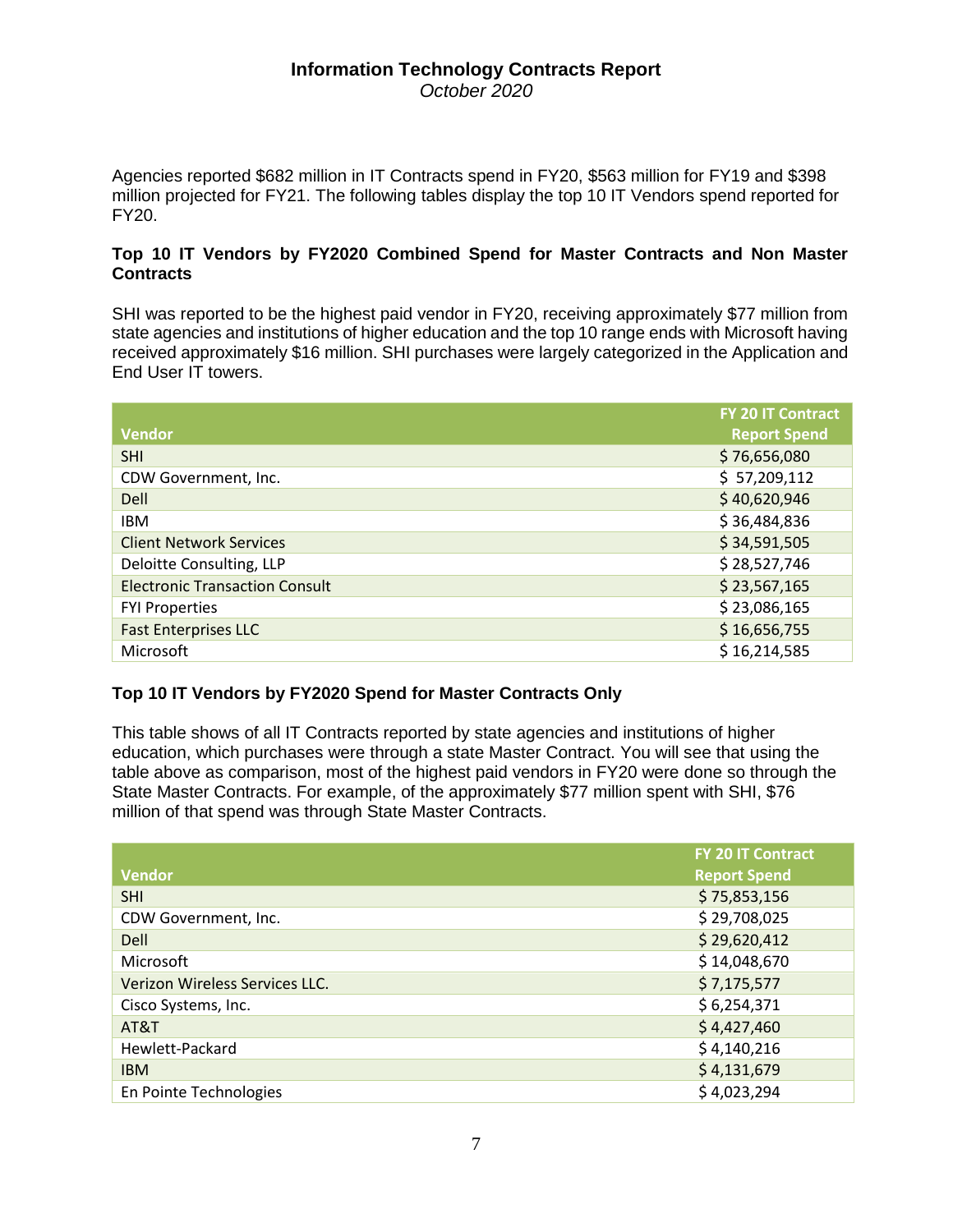## **Top 10 IT Vendors by FY2020 Spend for Non Master Contracts**

The table below shows spend reported by agencies for FY20 that was not through State Master Contracts. Client Network Services is the reported spend by the Health Care Authority, which has one contract with this vendor and is the state health care application.

|                                       | <b>FY 20 IT Contract</b> |
|---------------------------------------|--------------------------|
| <b>Vendor</b>                         | <b>Report Spend</b>      |
| <b>Client Network Services</b>        | \$34,591,505             |
| IBM                                   | \$32,353,157             |
| Delloitte Consulting, LLP             | \$28,527,746             |
| CDW Government, Inc.                  | \$27,501,087             |
| <b>Electronic Transaction Consult</b> | \$23,567,165             |
| <b>FYI Properties</b>                 | \$23,086,165             |
| <b>Fast Enterprises LLC</b>           | \$16,656,755             |
| <b>WORKDAY INC</b>                    | \$11,595,050             |
| Dell                                  | \$11,000,534             |
| Comtech                               | \$10,561,540             |

When comparing the previous tables to the FY19 dataset, many of the vendors in the tables above were also the top vendors reported last year. Where there are differences, they can be explained most significantly by missing 2020 reports from the Department of Children, Youth and Families, and the Department of Health.

## **FY 20 Analysis Challenges**

Interpreting and analyzing the dataset proves to be a challenge for a few different reasons.

First, agencies are required to report the IT contracts or contracts that have an IT component that was in effect **on** June 30, 2020. This report is a snapshot of contracts active on that date. If a contract ended before this date, it was not included in the agency's report making it nearly impossible to compare this year's report to last year's report. There may well have been significant dollars' worth of contracts that were active in 2020, with spend in Fiscal Year 2020 but not reported since they lapsed before June 30, 2020. Similarly, the estimate of \$398 million projected for FY21 will not be inclusive of contracts that will start after June 30, 2020.

If an agency reported a contract that expired after June 30, 2020, and did not report predicted future years spend, DES returned the report to the agency and identified the contracts that needed to include estimated future spend. Agencies either filled in the amount or used the "Explanation of Contract Amount" field to explain they were unable to provide the information.

Another issue is, in last years' IT Contracts Report, \$351 million in spend was shown in Fiscal Year 2019 but this year's report shows \$563 million in spend for the same Fiscal Year. This can be explained by DES clarifying expectations and increased rigor in the acceptance of agency reports. We know this data is not perfect but have confidence that this year's report is much improved over last year's.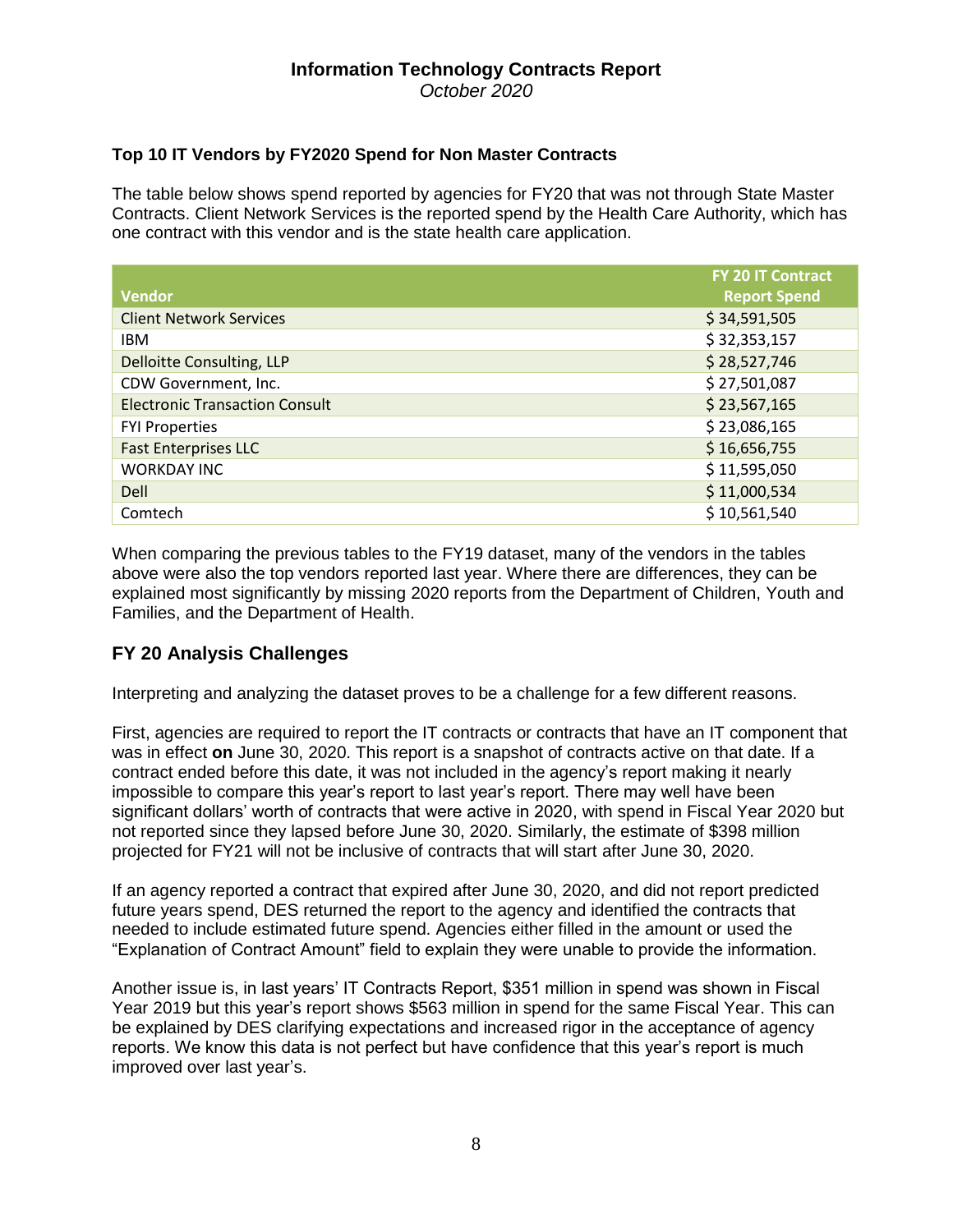The report template has a field for agencies and institutes of higher education to indicate if a contract is a Master Contract or not. The tables below compare the vendor spend reported in the IT Contract Report by Agencies and Higher Educations to what was reported by Master Contract vendors.

| <b>Report</b>                                                          | <b>FY20 Spend</b> |
|------------------------------------------------------------------------|-------------------|
| IT Master Contract Spend (reported by agencies)                        | \$255,773,619     |
| <b>IT Contract Master Contract's Total Spend (reported by vendors)</b> | \$277,051,147     |
| <b>Difference</b>                                                      | \$ (21, 277, 528) |

## **Long Term and No End Date Contracts**

There are a handful of contracts that end on 02/01/2099. After analysis, most of these contracts fall underneath the DES Master Contract 08215 "Information Technology Professional Services." This contract functions more as a "program" than a typical master contract with the first tier creating a vendor pool. Agencies and institutes of higher education must then perform a secondtier solicitation and execute their contracts with vendors accepted as a part of this program. End dates for those contracts are most likely shorter-term agreements but agencies were instructed to report their agreements underneath the Master Contract, using the Contract Start and Contract Max Term dates as their start and end dates.

No End Date contracts are represented by showing 99/99/9999 in the Contract End Date column. There are twenty-six (26) agencies that have contracts with no end dates and 257 contract records were reported as having no end date. The majority of the contracts with no end date fall in the "Applications" IT Tower (55 percent) with "End User" being the second highest Tower represented with no end date (20 percent). Included in the report is a "Contract Date Explanation" column where agencies were asked to explain why a contract does not have an end date. As these explanations widely vary, it is encouraged to filter the excel spreadsheet to gather further information regarding No End Date contracts.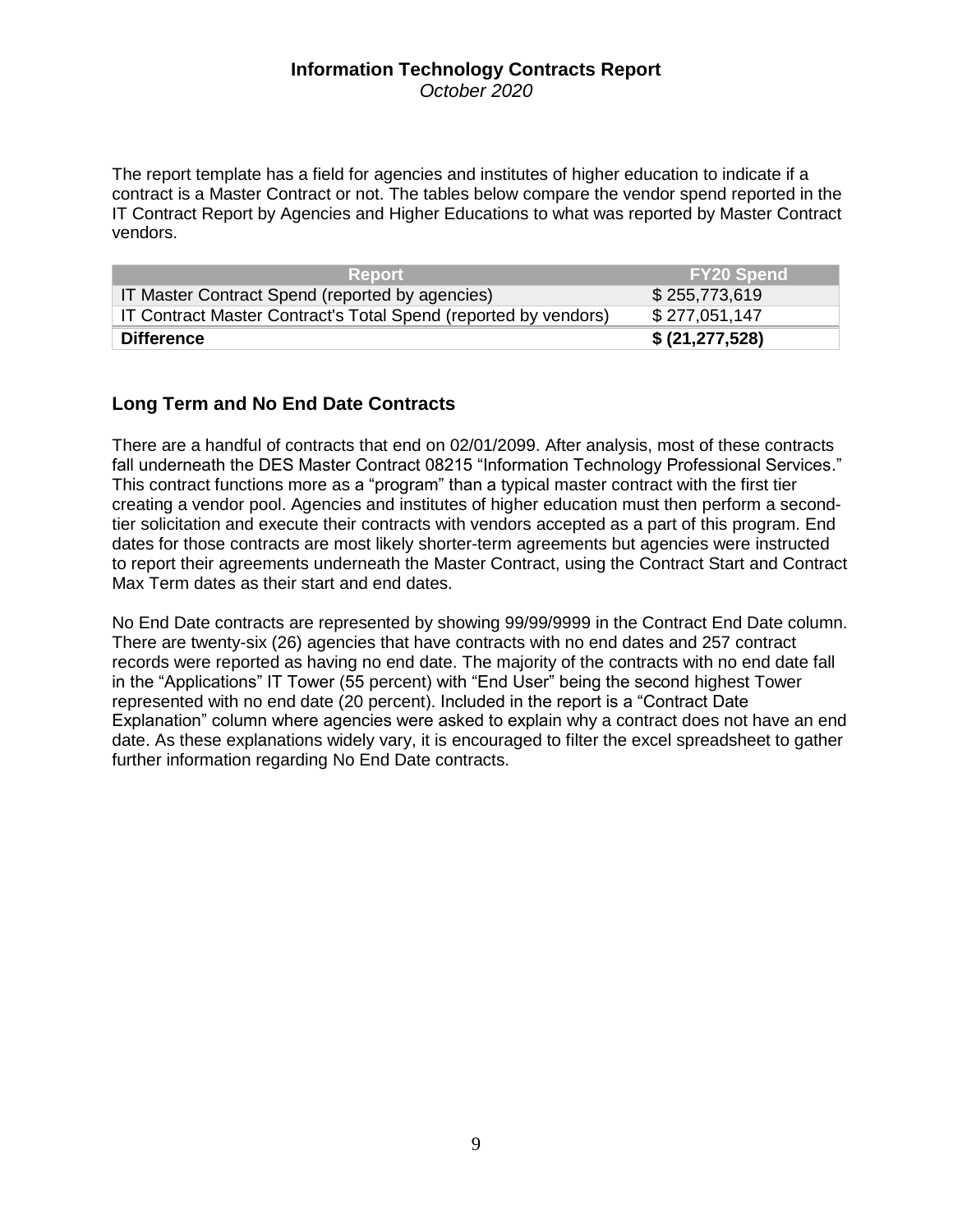## **IT Tower Analysis and Tables**

The following tables, graphs and charts give a look into the contract information reported by IT Tower. The types of services are defined by Technology Business Management IT Towers and include: Application, Compute, Data Center, Delivery, End User, IT Management, Network, Output, Platform, Security, Storage, and there is an option for Non-IT/Other for agencies to utilize as well. As with the previous tables, these charts and tables are missing data for those agencies that have not yet reported for 2020.

| <b>IT Tower</b>      | <b>Total Spend All</b><br><b>FYs</b> | % of Spend All<br><b>FYs</b> | <b>Total</b><br><b>Contracts</b> | $%$ of<br><b>Contracts</b> |
|----------------------|--------------------------------------|------------------------------|----------------------------------|----------------------------|
| Application          | \$1,508,913,793                      | 34%                          | 1838                             | 28%                        |
| Compute              | \$265,479,364                        | 6%                           | 432                              | 7%                         |
| Data Center          | \$612,293,281                        | 14%                          | 240                              | 4%                         |
| Delivery             | \$470,255,813                        | 11%                          | 477                              | 7%                         |
| <b>End User</b>      | \$584,119,238                        | 13%                          | 1500                             | 23%                        |
| <b>IT Management</b> | \$144,189,604                        | 3%                           | 138                              | 2%                         |
| <b>Network</b>       | \$345,610,591                        | 8%                           | 860                              | 13%                        |
| Output               | \$29,049,351                         | 1%                           | 62                               | 1%                         |
| Platform             | \$169,119,935                        | 4%                           | 222                              | 3%                         |
| Security             | \$85,972,212                         | 2%                           | 241                              | 4%                         |
| Storage              | \$151,133,058                        | 3%                           | 340                              | 5%                         |
| Other/Non-IT         | \$37,790,433                         | 1%                           | 194                              | 3%                         |
| <b>Total</b>         | 4,403,926,673                        | 100%                         | 6544                             | 100%                       |

#### **IT Tower Spend for All Fiscal Years and Total Amount of Contracts**

This first chart below compares towers reported in the IT Contracts Report to IT projects reported to the OCIO. The biggest variance is in the Data Center tower.

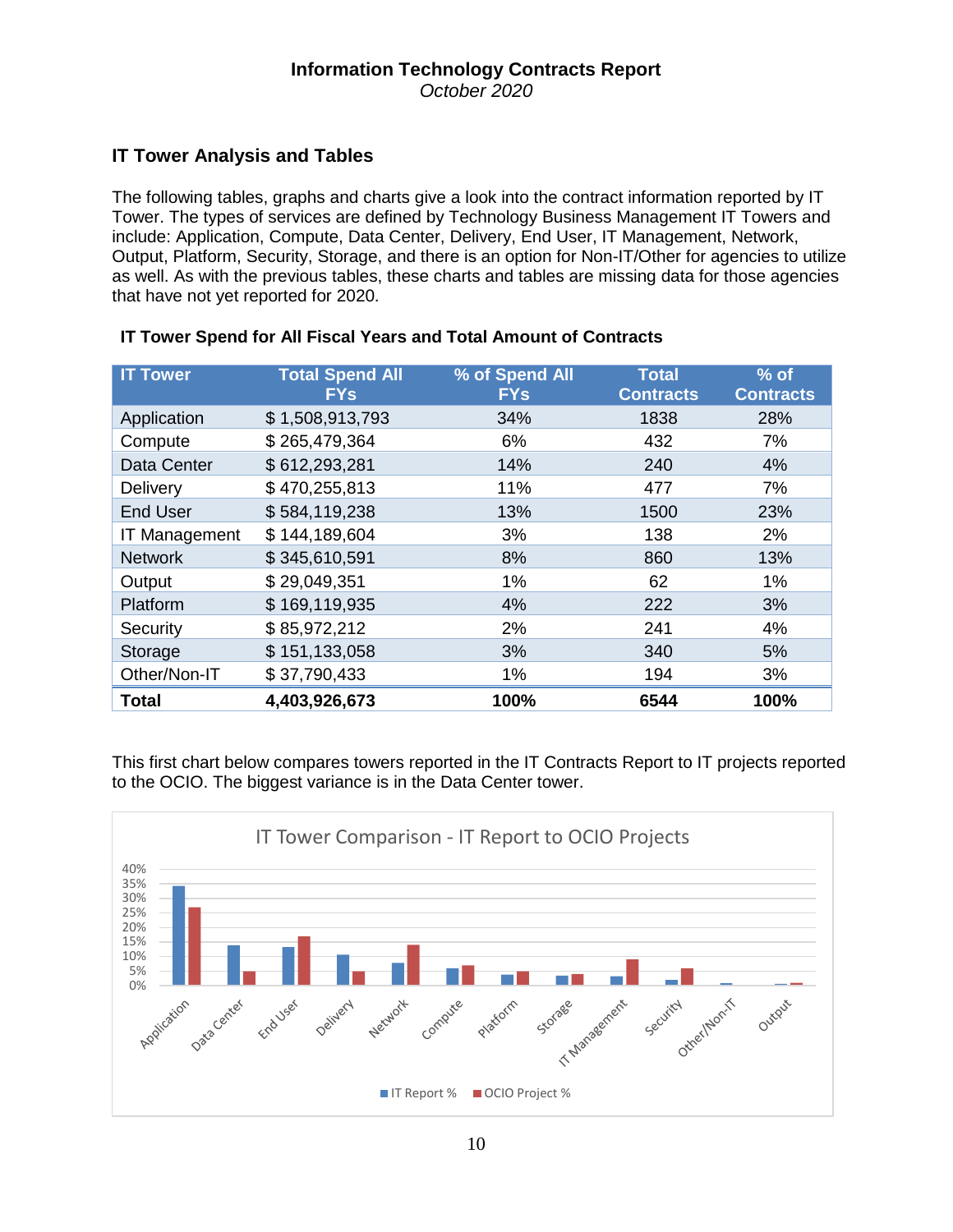

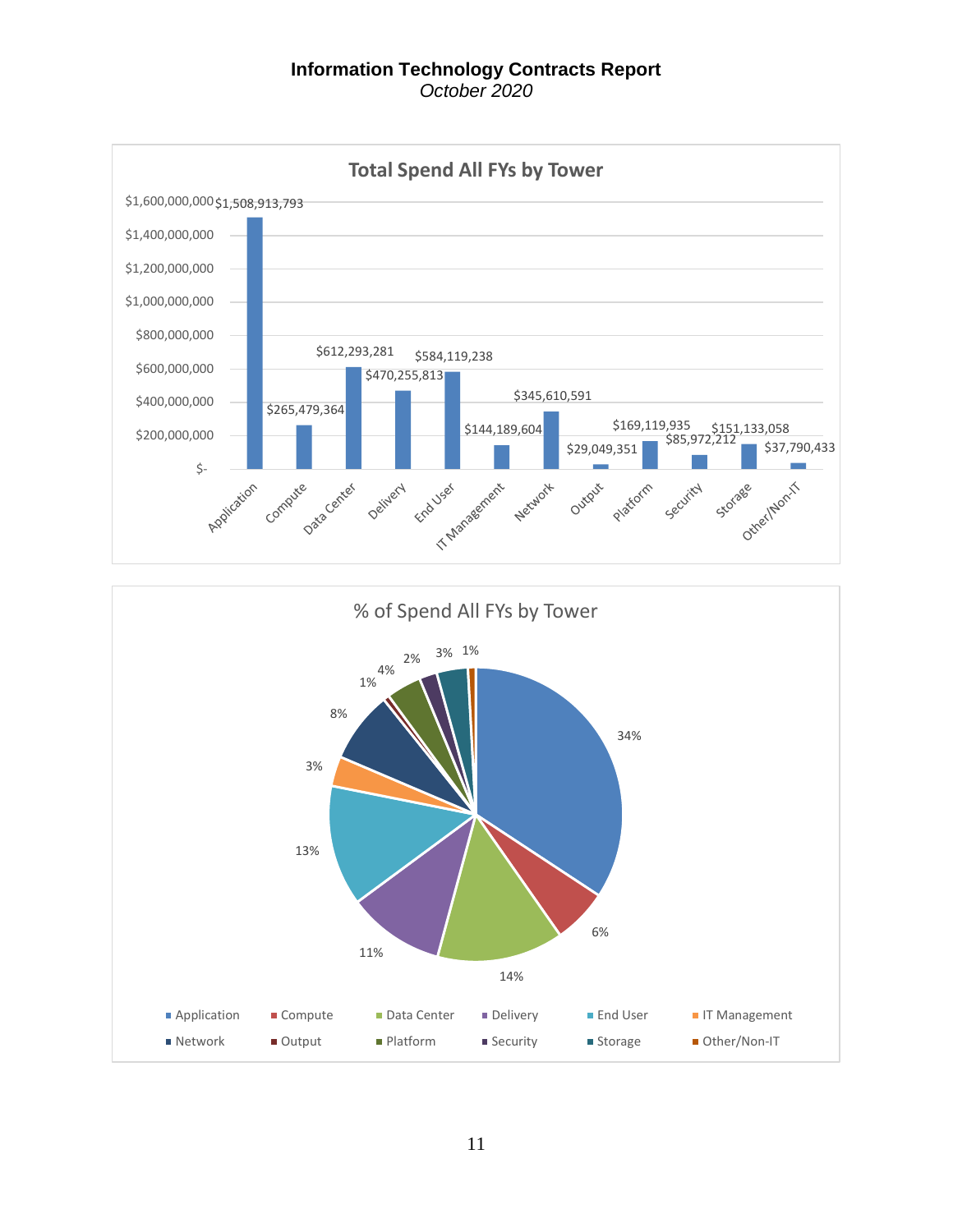

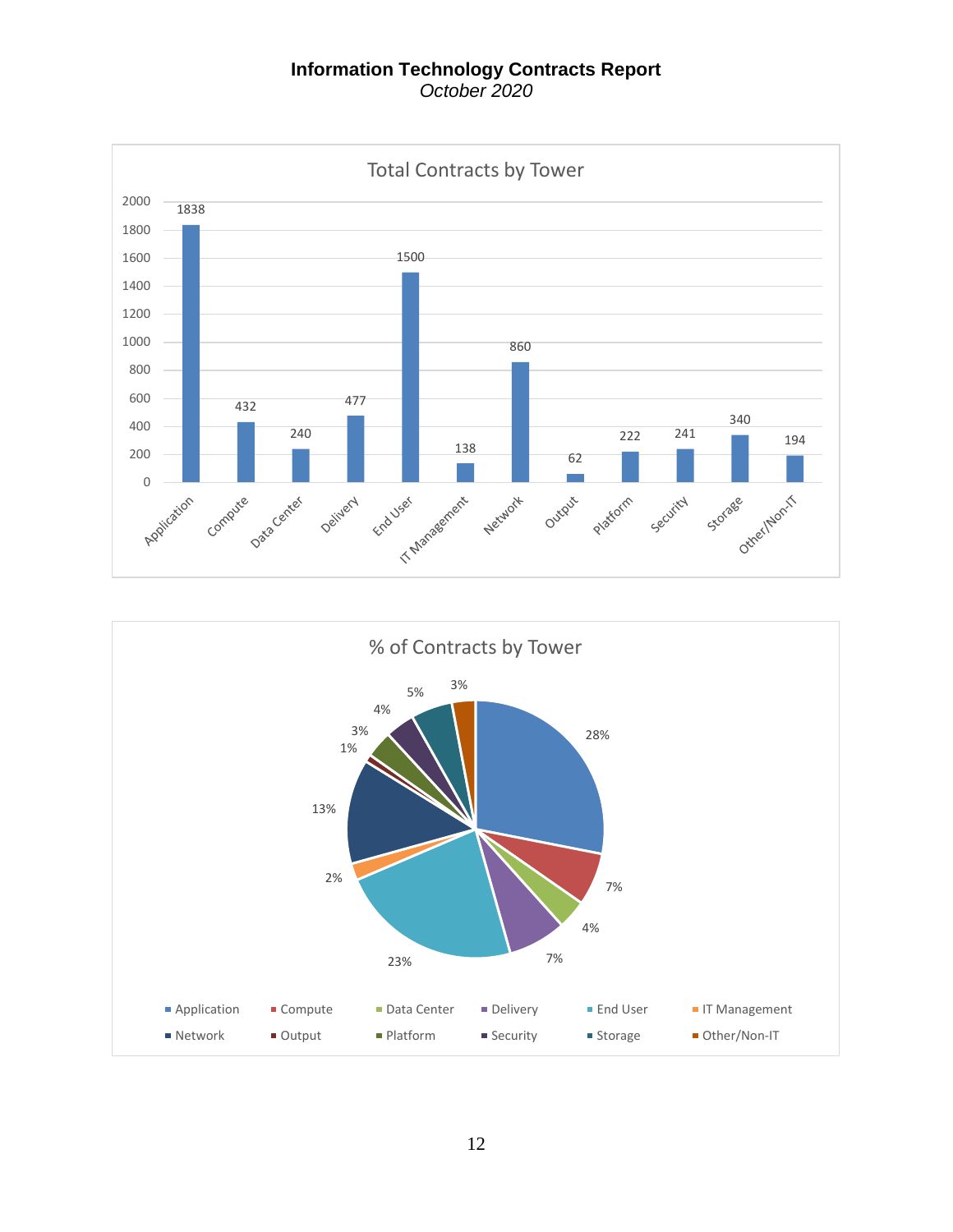

More tables regarding spend can be found on separate worksheets in the excel workbook accompanying this report. Tables included:

- Fiscal Year Totals by Tower
- Fiscal Year Totals by Tower and Agency
- Number of Contracts by IT Tower
- Number of Contracts by IT Tower and Agency
- Vendors by Tower by Contracts
- Vendors by Tower by Spend

# **DES IT MASTER CONTRACTS PORTFOLIO SUMMARY**

DES has a portfolio of master contracts with 800 IT vendors that covers about 25 different IT commodities. The total Fiscal Year (FY) 2020 IT master contracts spend by all state agencies, institutions of higher education, political subdivisions, and qualified non-profit organizations was approximately \$574 million, an increase of approximately \$33 million from the prior fiscal year. State agencies and institutions of higher educations are responsible for approximately 45 percent of this annual fiscal contract spend.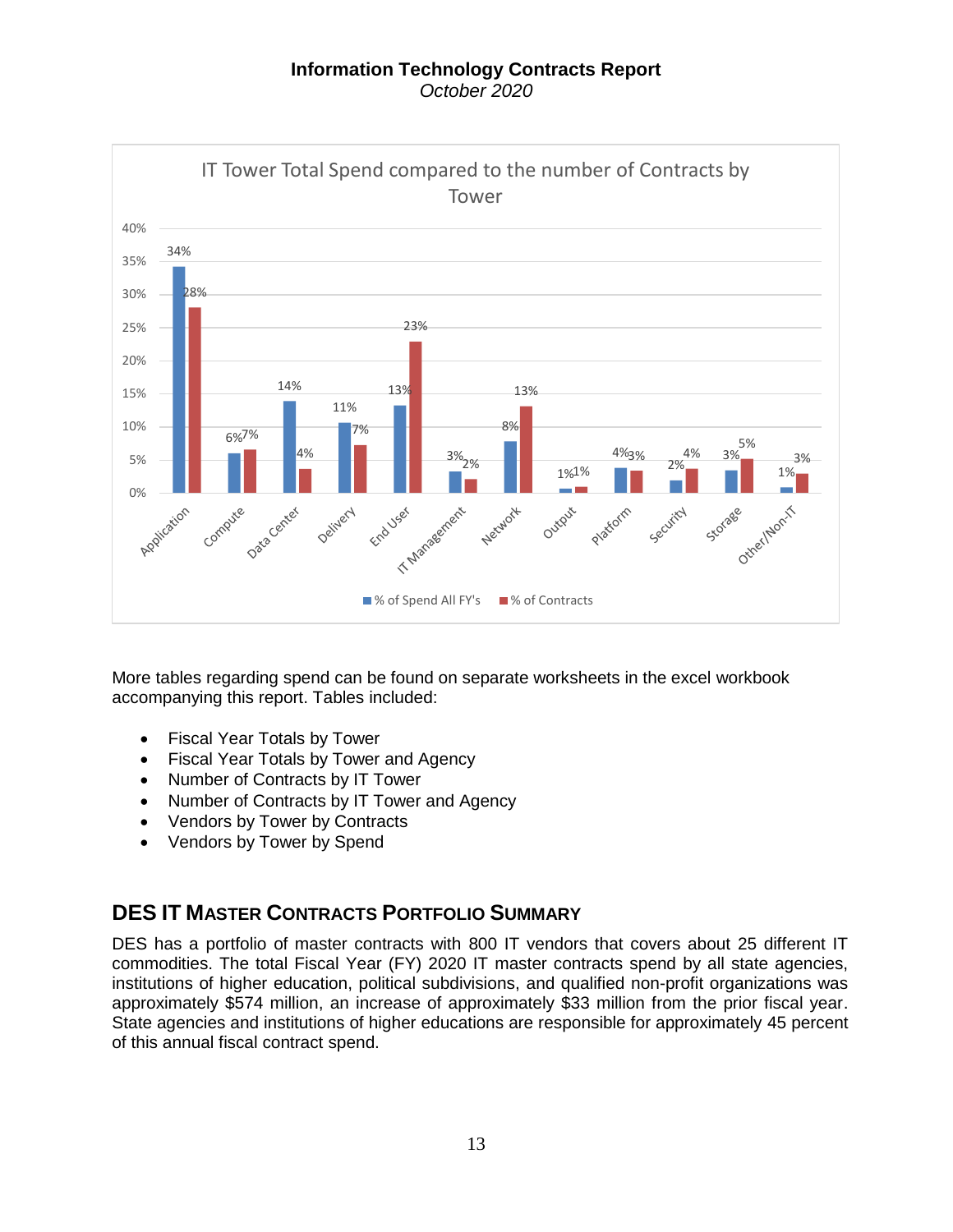## **FY20 Top IT Master Contracts by Spend**

The tables below have been included to give a picture of DES' total IT Master Contracts Portfolio. The tables below show a combined breaking down the information into the categories of "State Agencies and Higher Education" and "Political Subdivisions and Qualified Non-Profits."

## **All Customer Summary**

The Computer Equipment master contract had the most spend in FY20 and has 16 vendors available to purchase from on the Master Contract. The top 10 contracts in FY20 were the same top 10 master contracts in FY19 with slight rearrangement across the  $7<sup>th</sup>$  through 10<sup>th</sup> master contracts.

| <b>Contract Title</b>                                     | <b>Number of</b> | <b>FY20 Master</b>    |
|-----------------------------------------------------------|------------------|-----------------------|
|                                                           | <b>Vendors</b>   | <b>Contract Spend</b> |
| <b>Computer Equipment</b>                                 | 16               | \$189,339,136         |
| <b>NASPO ValuePoint Software Resellers</b>                | 4                | \$109,595,254         |
| <b>NASPO Mobile Phones</b>                                | 5                | \$81,908,065          |
| <b>Information Technology Professional Services</b>       | 107              | \$45,071,110          |
| <b>NASPO Data Communications</b>                          | 10               | \$39,717,610          |
| Copiers, Printer & Related Devices                        | 7                | \$26,848,318          |
| <b>Security Technology Services</b>                       | 7                | \$9,760,471           |
| <b>Cloud Solutions</b>                                    | 8                | \$9,124,557           |
| Illumination, Traffic Signal & Intelligent Transportation | 21               | \$9,042,795           |
| <b>Systems Equipment</b>                                  |                  |                       |
| <b>NVP Public Safety Communications Equipment</b>         | 9                | \$7,940,828           |

## **State Agency and Higher Education Summary**

The table below shows FY20 master contract spend and the top 10 master contracts for only state agencies and institutions of higher education and is largely in line with the table above.

| <b>Contract Title</b>                               | <b>Number of</b> | <b>FY20 Master</b>    |
|-----------------------------------------------------|------------------|-----------------------|
|                                                     | <b>Vendors</b>   | <b>Contract Spend</b> |
| <b>Computer Equipment</b>                           | 14               | \$73,472,988          |
| <b>NASPO ValuePoint Software Resellers</b>          | 4                | \$52,554,147          |
| <b>Information Technology Professional Services</b> | 100              | \$40,972,844          |
| <b>NASPO Data Communications</b>                    | 6                | \$21,117,143          |
| <b>NASPO Mobile Phones</b>                          | 5                | \$19,821,832          |
| Copiers, Printer & Related Devices                  |                  | \$10,998,534          |
| <b>Cloud Solutions</b>                              | 6                | \$4,550,750           |
| <b>Security Technology Services</b>                 | 4                | \$3,784,830           |
| WSCA (MA268) Public Cloud Hosting Service           | 1                | \$3,717,960           |
| <b>IT Cabling</b>                                   | 13               | \$3,221,700           |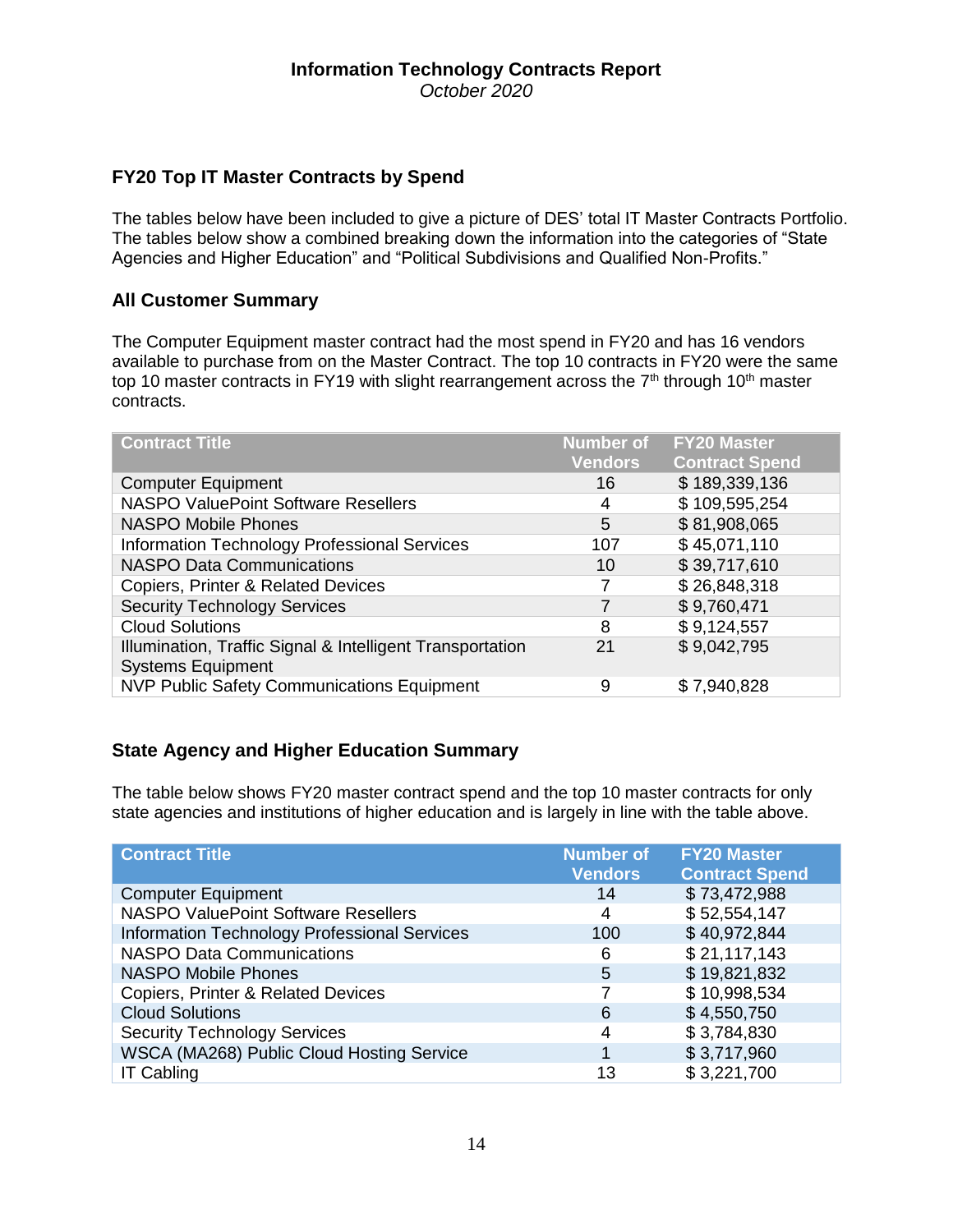## **Political Subdivisions and Qualified Non-Profits Summary**

The table below shows FY20 master contract spend and the top contracts for only political subdivisions and qualified non-profits purchasing from DES IT master contracts and demonstrates that political subdivisions and qualified non-profit purchases exceed the amount of spend by state agencies and institutions of higher education.

| <b>Contract Title</b>                             | <b>Number of</b> | <b>FY20 Master</b>    |
|---------------------------------------------------|------------------|-----------------------|
|                                                   | <b>Vendors</b>   | <b>Contract Spend</b> |
| <b>Computer Equipment</b>                         | 16               | \$115,866,148         |
| <b>NASPO Mobile Phones</b>                        | 5                | \$62,086,233          |
| <b>NASPO ValuePoint Software Resellers</b>        | $\overline{4}$   | \$57,041,107          |
| <b>NASPO Data Communications</b>                  | 10               | \$18,600,467          |
| <b>Copiers, Printer &amp; Related Devices</b>     | $\overline{7}$   | \$15,849,785          |
| Illumination, Traffic Signal & Intelligent        | 15               | \$7,168,933           |
| <b>Transportation Systems Equipment</b>           |                  |                       |
| <b>NVP Public Safety Communications Equipment</b> | 8                | \$6,771,484           |
| <b>Security Technology Services</b>               |                  | \$5,975,641           |
| <b>Cloud Solutions</b>                            | 6                | \$4,573,807           |
| Information Technology Professional Services      | 23               | \$4,098,266           |

Notes:

- The above tables were compiled using the Fiscal Year 2020 vendor reported sales for DES IT Master Contracts.
- [NASPO Value Point](https://www.naspovaluepoint.org/portfolios/) contracts are nationwide contracts that Washington State participates in through a statutorily authorized cooperative agreement.

## **FY2020 Top 10 Customers by IT Master Contracts Spend**

The tables below show the customers purchasing the highest dollar amounts during FY20 from State master contracts. DES is the largest purchaser from statewide master contracts purchasing \$30 million, followed by DSHS having purchased \$23 million during FY20. The City of Seattle and King County are the third and fourth highest purchasers from DES master contracts.

#### **All Customer Summary**

| <b>Customer Name</b>                     | <b>FY20 Master Contract</b><br><b>Spend</b> |
|------------------------------------------|---------------------------------------------|
| Department of Enterprise Services        | \$30,407,671                                |
| Department of Social and Health Services | \$23,375,261                                |
| <b>City of Seattle</b>                   | \$21,874,071                                |
| <b>King County</b>                       | \$21,525,985                                |
| Department of Employment Security        | \$19,579,473                                |
| Department of Transportation             | \$18,261,179                                |
| <b>Department of Corrections</b>         | \$17,254,279                                |
| <b>Seattle School District 1</b>         | \$15,812,730                                |
| University of Washington                 | \$13,095,657                                |
| Sound Transit - Seattle                  | \$10,927,359                                |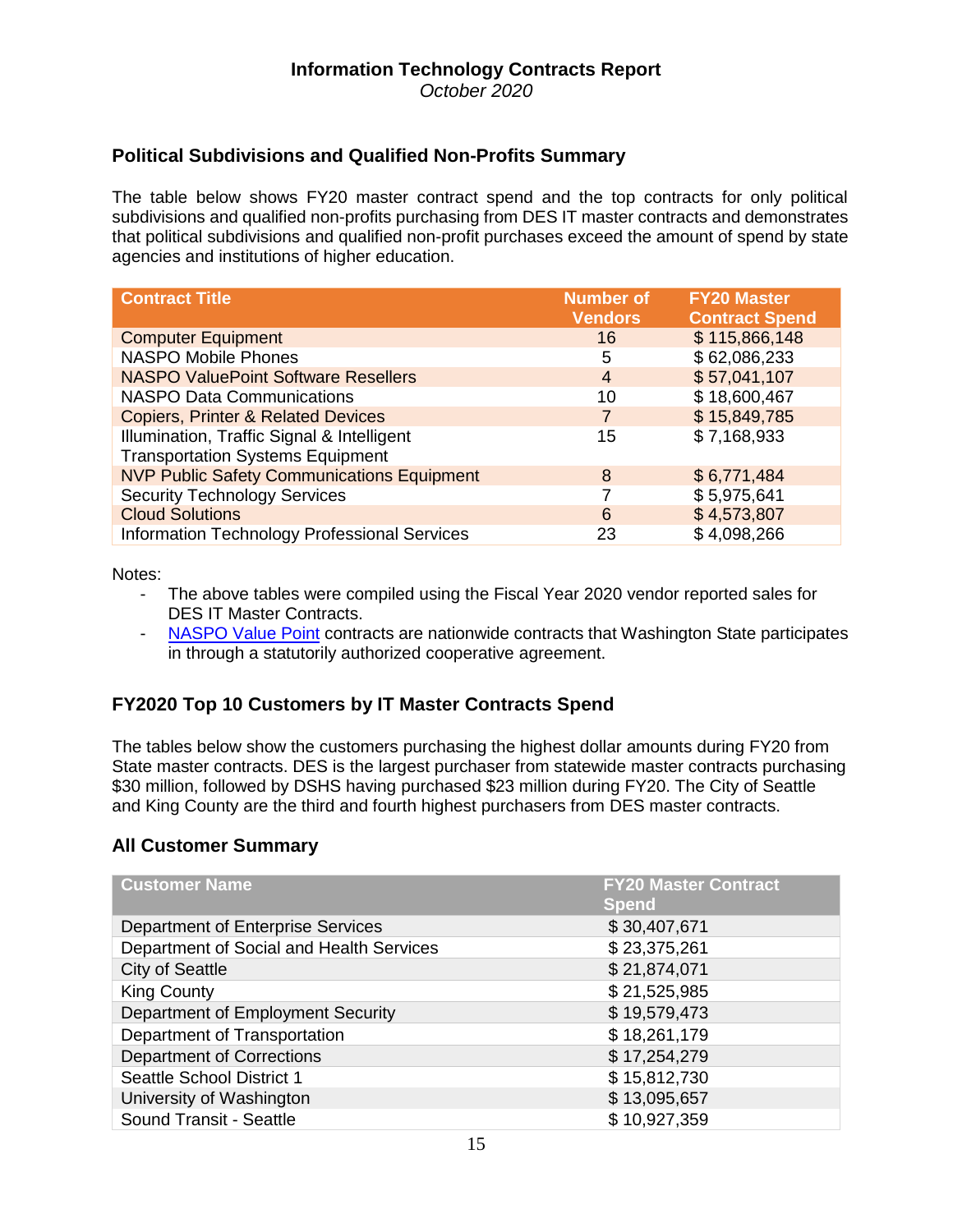## **State Agency and Higher Education Summary**

| <b>Customer Name</b>                     | <b>FY20 Master Contract</b><br><b>Spend</b> |
|------------------------------------------|---------------------------------------------|
| Department of Enterprise Services        | \$30,407,671                                |
| Department of Social and Health Services | \$23,375,261                                |
| Department of Employment Security        | \$19,579,473                                |
| Department of Transportation             | \$18,261,179                                |
| <b>Department of Corrections</b>         | \$17,254,279                                |
| University of Washington                 | \$13,095,657                                |
| <b>Washington State Patrol</b>           | \$7,851,870                                 |
| Department of Health                     | \$7,717,507                                 |
| Washington State Health Care Authority   | \$7,452,372                                 |
| Department of Revenue                    | \$6,859,850                                 |

## **Political Subdivisions and Qualified Non-Profits Summary**

| <b>Customer Name</b>             | <b>FY20 Master Contract</b><br><b>Spend</b> |
|----------------------------------|---------------------------------------------|
| <b>City of Seattle</b>           | \$21,874,071                                |
| <b>King County</b>               | \$21,525,985                                |
| <b>Seattle School District 1</b> | \$15,812,730                                |
| Sound Transit - Seattle          | \$10,927,359                                |
| City of Tacoma                   | \$7,806,270                                 |
| Port of Seattle                  | \$5,900,785                                 |
| <b>Pierce County</b>             | \$5,379,567                                 |
| Snohomish County                 | \$5,202,078                                 |
| <b>City of Spokane</b>           | \$4,165,989                                 |
| Federal Way Public Schools       | \$4,035,523                                 |

## **Top 10 IT Vendors by FY2020 Master Contract Spend**

The following tables display the top 10 vendors purchased from during FY20 on DES master contracts. Dell is the top vendor and is on the Computer Equipment master contract while Verizon is the second top vendor and is on the NASPO Mobile Phones master contract. The top IT vendors are all on the top 10 IT master contracts. For example, Dell is on the state Computer Equipment master contract while Verizon Wireless is on the NASPO Mobile phones master contract.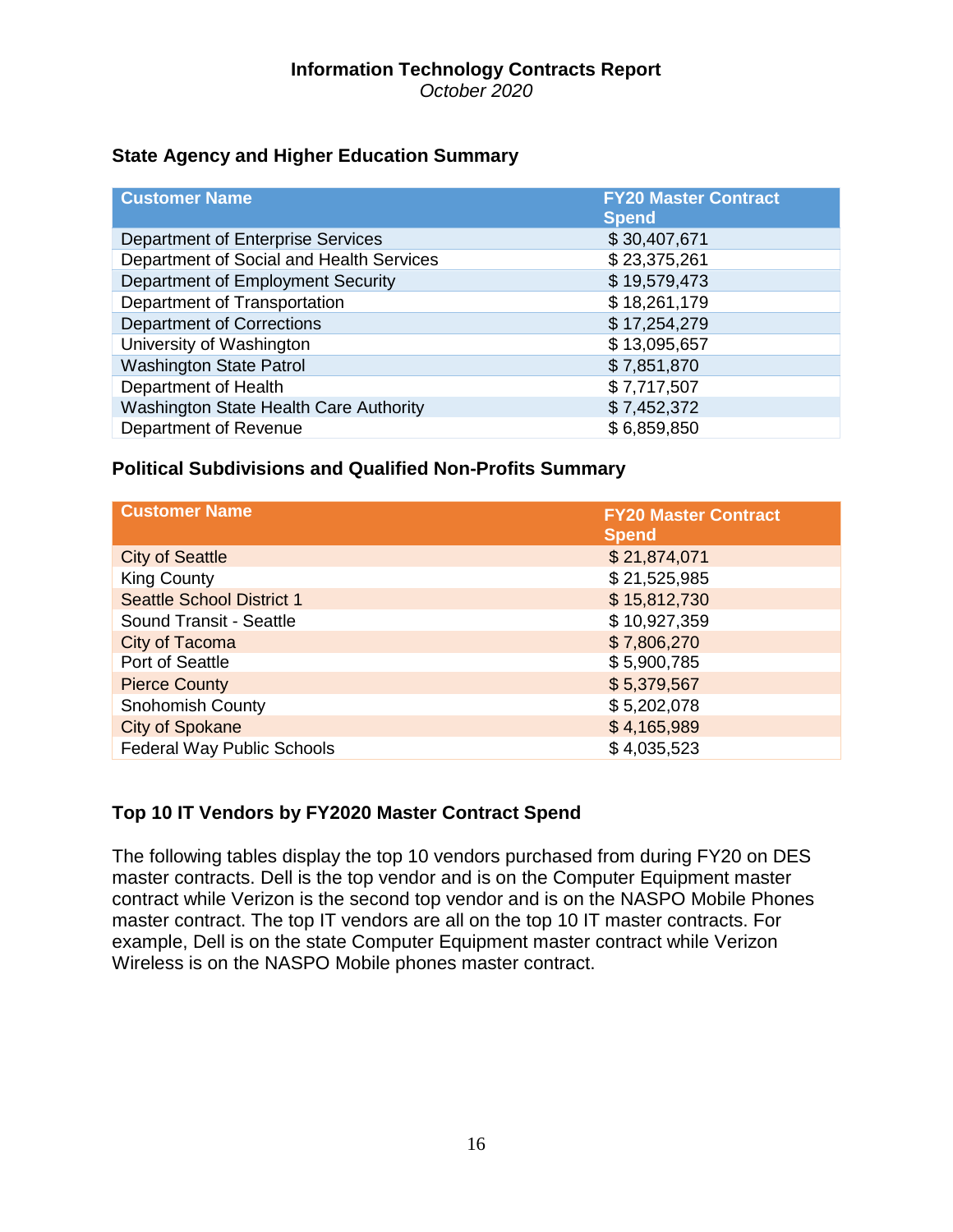# **All Customer Summary**

| <b>Vendor Name</b>                               | <b>FY20 Master Contract</b> |
|--------------------------------------------------|-----------------------------|
|                                                  | <b>Spend</b>                |
| Dell                                             | \$105,613,007               |
| <b>Verizon Wireless</b>                          | \$72,040,262                |
| <b>SHI</b>                                       | \$63,110,143                |
| HP Inc.                                          | \$44,786,486                |
| CDW Government, Inc.                             | \$32,666,133                |
| Cisco Systems, Inc.                              | \$31,606,921                |
| Ricoh USA, Inc.                                  | \$14,315,728                |
| En Pointe Technologies                           | \$13,431,948                |
| Hewlett-Packard Enterprise Company               | \$12,204,608                |
| Lenovo Corporation                               | \$10,060,062                |
| <b>State Agency and Higher Education Summary</b> |                             |

| <b>Vendor Name</b>                 | <b>FY20 Master Contract</b><br><b>Spend</b> |
|------------------------------------|---------------------------------------------|
| Dell                               | \$46,186,668                                |
| <b>SHI</b>                         | \$42,430,532                                |
| <b>Verizon Wireless</b>            | \$17,810,450                                |
| Cisco Systems, Inc.                | \$16,775,004                                |
| HP Inc.                            | \$9,426,740                                 |
| Hewlett-Packard Enterprise Company | \$7,178,066                                 |
| Ricoh USA, Inc.                    | \$6,535,161                                 |
| CDW Government, Inc.               | \$5,671,972                                 |
| Treinen Associates, Inc.           | \$5,355,516                                 |
| En Pointe Technologies             | \$5,148,198                                 |

# **Political Subdivisions and Qualified Non-Profits Summary**

| <b>Vendor Name</b>         | <b>FY20 Master Contract</b><br><b>Spend</b> |
|----------------------------|---------------------------------------------|
| <b>Dell</b>                | \$59,426,339                                |
| <b>Verizon Wireless</b>    | \$54,229,812                                |
| HP Inc.                    | \$35,359,746                                |
| <b>CDW Government Inc.</b> | \$26,994,161                                |
| <b>SHI</b>                 | \$20,679,611                                |
| Cisco Systems, Inc.        | \$14,831,917                                |
| <b>Lenovo Corporation</b>  | \$8,959,099                                 |
| En Pointe Technologies     | \$8,283,750                                 |
| Ricoh USA, Inc.            | \$7,780,567                                 |
| AT&T                       | \$5,969,127                                 |

Note:

- There are two separate HP companies – HP, Inc. is focused on servers, storage & networking equipment. Hewlett-Packard Enterprise Company supplies printers, laptops, desktops, and peripherals, which is why they are listed as separate line items above.